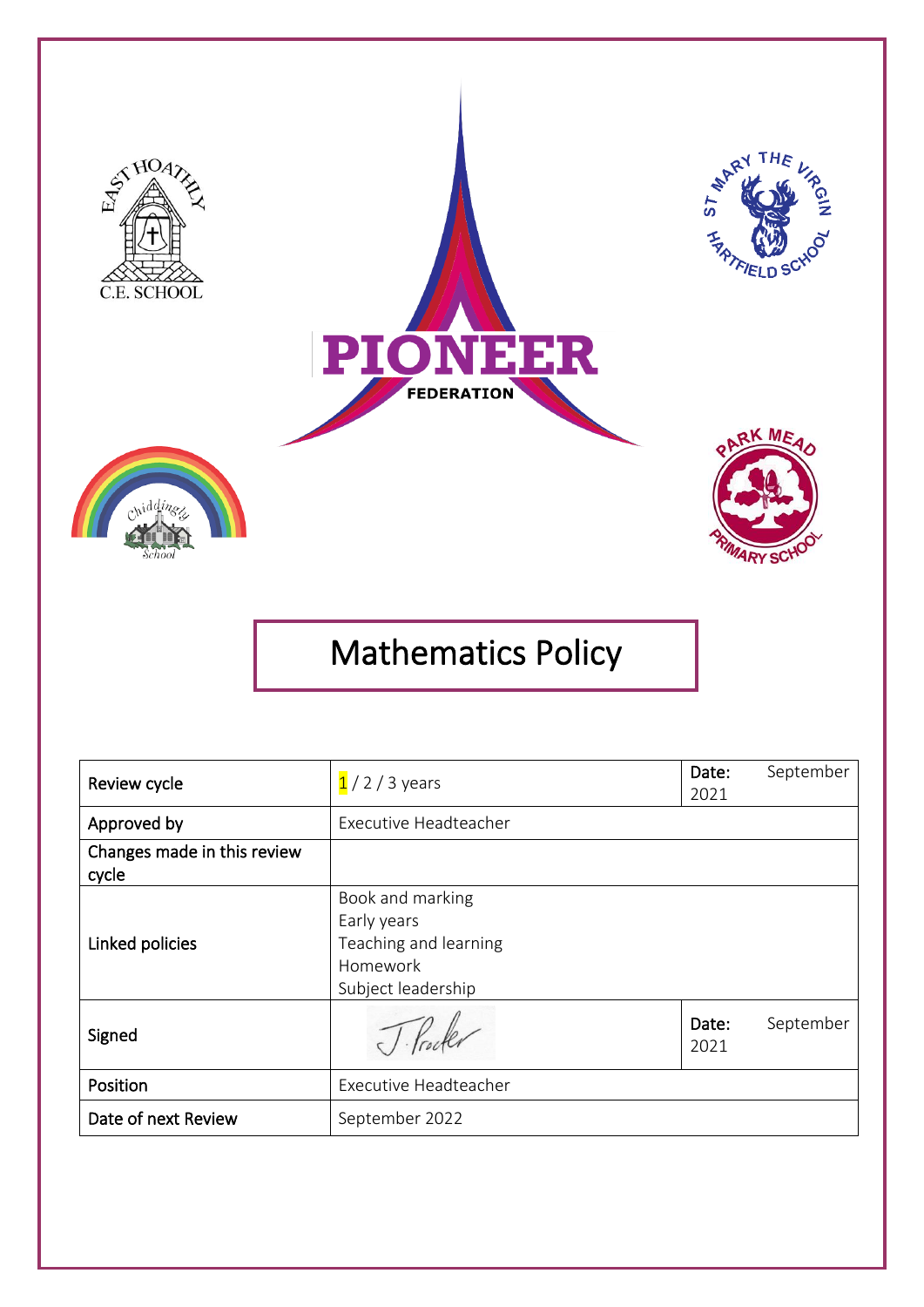Mathematics across the Pioneer Federation aims to develop children's mathematical thinking through developing a 'mastery' approach to teaching and learning. This allows pupils to acquire a deep and sustainable understanding of the subject.

Mathematics equips pupils with a powerful set of tools to understand and change the world: including logical reasoning, problem solving skills and the ability to think in abstract ways. It is integral to all aspects of life and we endeavour to ensure that children develop a positive and enthusiastic attitude towards mathematics.

## Aims of Our Mathematics Teaching

It is our aim to ensure that each pupil:

- Becomes fluent in the fundamentals of mathematics, including through varied and frequent practice with increasingly complex problems over time, so that pupils develop conceptual and procedural understanding and the ability to recall and apply knowledge rapidly and accurately.
- Reasons mathematically by following a line of enquiry, recognising and understanding relationships, justification or proof using mathematical language, e.g. "I know that…so…" "If…..is, therefore…."
- Is given the opportunity for every relevant subject to develop their mathematical fluency and mathematical skills and apply these across the curriculum
- Develops their understanding and use of mathematical specific vocabulary

Our pupils will show this by:

- displaying a positive attitude towards mathematics
- having confidence in their mathematical knowledge, concepts and skills
- their ability to solve problems, to reason, to think logically and to work systematically and accurately.
- using their initiative and ability to work both independently and in cooperation with others
- their ability to communicate mathematics and mathematically
- their ability to use and apply mathematics across the curriculum and in real life
- Their understanding of mathematics through enquiry and investigation
- Confident communication of maths where they ask and answer question, openly share work and use mistakes as a basis for learning

## Coverage

In KS1 and KS2 we follow the White Rose schemes of learning for mixed year groups, which can be found at <https://whiterosemaths.com/resources/schemes-of-learning/primary-sols/>

These schemes provide teachers with exemplification for maths objectives and are broken down into fluency, reasoning and problem solving, the key aims of the National Curriculum. They support a mastery approach to teaching and learning and have number at their heart. They support the ideal of depth before breadth and support pupils working together as a whole group and provide plenty of time to build on reasoning and problem solving.

## Organisation and Planning

In KS1 and KS2 lessons are 60 minutes long. Teachers of EYFS ensure the children learn through a mixture of adult led activities and child initiated activities both inside and outside of the classroom. Mathematics is taught through an integrated approach.

The schools use a variety of maths resources for planning and teaching Maths including online resources, support and current research based pedagogy. Medium term plans for each term are developed based on content and teachers plan a short-term weekly plan and adapt planning to meet the needs of their pupils.

Lessons should provide opportunities for all children access a range of fluency, reasoning and problem-solving activities as well as assessment activities appropriate to each unit of work covered. Times tables are taught explicitly according to year group expectations and 'Timestable Rockstars' is used as a tool for children to practice in and out of school. MyMaths is used weekly to set homework.

## Teaching Methods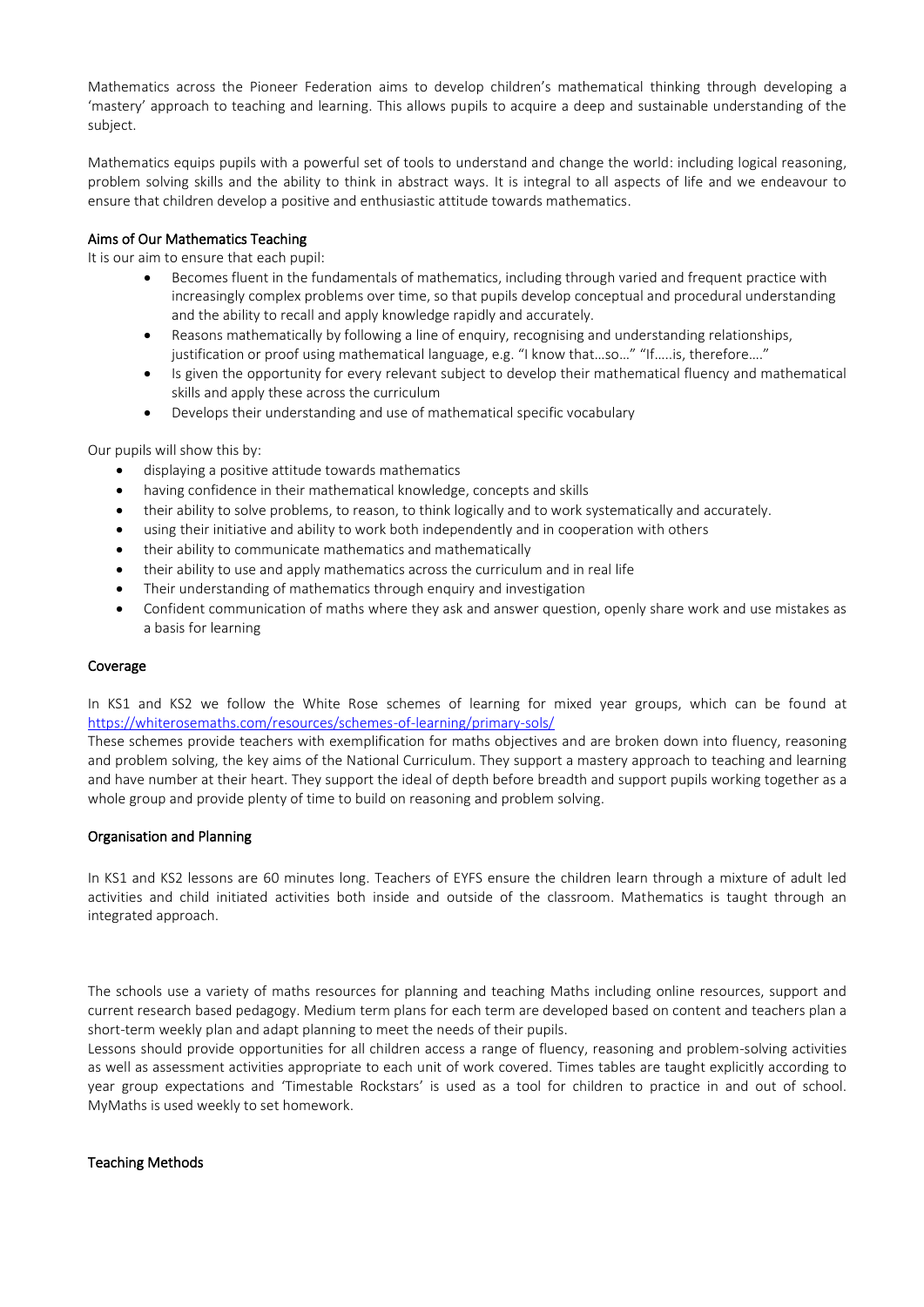Teachers plan and deliver lessons that suit the individual learning styles of the children within the group, within this they use a range of teaching strategies to engage the children in maths and ensure progress is made by all children within a class. Teachers make effective use of projectors, working walls, flipcharts and whiteboards to model concepts A typical lesson would include:

- Both teaching input and pupil activities,
- A balance between whole class (ping-pong style), small groups, guided grouped and independent work, (groups, pairs and individual work)
- differentiated activities/objectives and appropriate challenge.

Use of key questions to support development is a key part of mathematical thinking and questions such as, 'How do you know?', 'Can you explain that in a different way?' and 'What's the same? What's different?', deepen the children's understanding and ability to articulate mathematical concepts.

The Concrete → Pictorial→ Abstract (CPA) sequence is also used to aid children's understanding of underlying patterns and relationships. Children are given access to additional structures to enable them to access the learning (concrete resources and same day intervention). As well as access to a range of varied fluency, reasoning and problem-solving tasks.

Children are taught a variety of methods for recording their work and are encouraged and helped to use the most appropriate and convenient. Children are encouraged to use mental strategies and their own jottings before resorting to more formal written methods. Children's own jottings to support their work are encouraged throughout all year groups.

# Working Walls

Maths working walls and flipcharts are present in all classrooms and are set up with a clear purpose; they display current learning, show written methods, represent the weekly journey and display key concepts. Subject specific vocabulary is presented and stem sentences ( If the…….is the whole, then the……is part of the whole) and sentence stems ( I noticed that….) are used.

## EYFS

The EYFS Statutory Framework 2021 sets standards for the early years providers and supports an integrated approach to early learning. This is supported by a range of non-statutory guidance such as the 'Development matters'.The teaching of maths in the EYFS involves providing children with opportunities to develop and improve their skills in:

Numerical Patterns :

- Verbally count beyond 20, recognising the pattern of the counting system;
- Compare quantities up to 10 in different contexts, recognising when one quantity is greater than, less than or the same as the other quantity;
- - Explore and represent patterns within numbers up to 10, including evens and odds, double facts and how quantities can be distributed equally.

Number :

- - Have a deep understanding of number to 10, including the composition of each number; 1
- - Subitise (recognise quantities without counting) up to 5;
- - Automatically recall (without reference to rhymes, counting or other aids) number bonds up to 5 (including subtraction facts) and some number bonds to 10, including double facts.

The teaching of maths in the EYFS involves providing children with frequent and varied opportunities to apply their understanding of the above, using concrete resources and manipulatives. Children will develop a secure knowledge of the building blocks and vocabulary from which the mastery of mathematics exists. The EYFS curriculum will enable children to develop their spatial reasoning and explore shape, space and measure as well as allowing children to build a positive learning attitude and interest in mathematics. Allowing them to look for and spot patterns, connections and have discussions with adults and peers as well as celebrating and learning from mistakes.

NCETM resources provide support materials linked to the Numberblocks programmes which are used to teach number. A wide range of concrete resources are used daily and are part of everyday practice.

It is expected that the vast majority of children in Nursery and Reception will be taught maths in mixed ability groups, with the whole cohort working towards the early learning goals at broadly the same pace. Pupils who grasp concepts rapidly will be challenged through having access to a wider variety of problems, whilst those children who are not